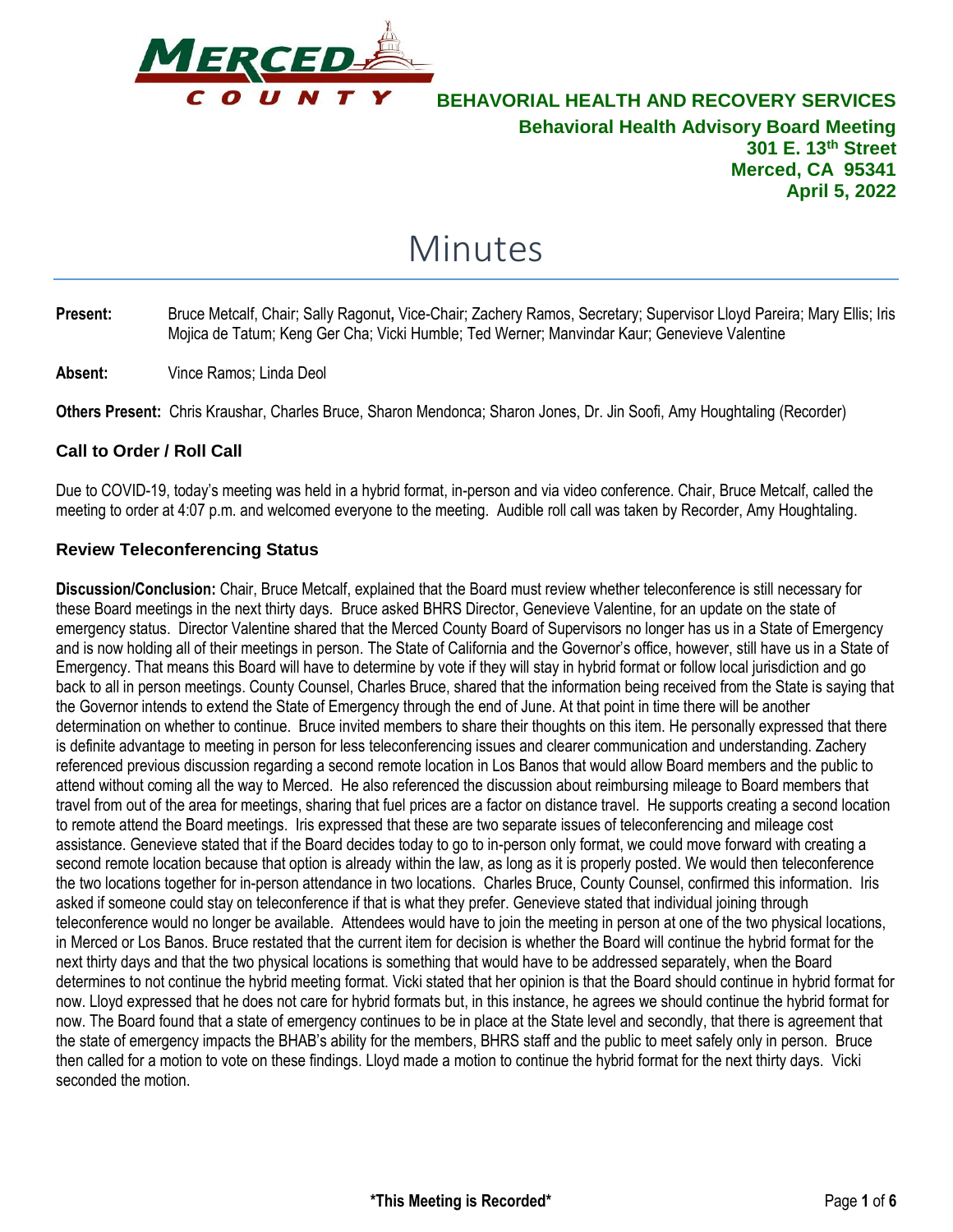

**Recommendation/Action:** M/S/C (Pareira/Humble) to approve using teleconferencing for the next meeting. Bruce called for a roll call vote. The names of all present Board members were called and asked for their individual approvals. Use of teleconferencing at the next scheduled meeting was approved by a unanimous vote of members in attendance.

Pareira – Aye Mojica de Tatum – Aye Ellis – Aye Deol – Absent Ramos, V. – Absent Cha – Aye Ragonut – Aye Kaur – Aye  $Ramos, Z. - Aye$ 

## **Mission Statement**

The Mission Statement was read by new Board member Sally Ragonut.

## **Approval of Minutes from March 1, 2022 (BOARD ACTION)**

**Discussion/Conclusion:** Sally had one edit to the way a date was written in line 4 of page 5 in the minutes. Amy noted this correction.

**Recommendation/Action:** M/S/C (Ragonut/Mojica de Tatum) to approve the March 1, 2022 minutes with the one minor edit from Sally. Bruce called for a roll call vote on the minutes. The names of all present Board members were called and asked for their individual approvals. Minutes were approved by a unanimous vote of members in attendance.

| Pareira – Aye      | Mojica de Tatum – Aye | Ellis – Aye   | Deol – Absent |
|--------------------|-----------------------|---------------|---------------|
| Ramos, V. - Absent | Cha – Ave             | Ragonut – Aye | Kaur - Aye    |
| Metcalf – Aye      | Ramos, Z. – Aye       | Humble – Aye  | Werner - Aye  |

## **Opportunity for public input. At this time any person may comment on any item which is not on the agenda.**

**Discussion/Conclusion:** Theresa Comstock, joining via teleconference, introduced herself as being with the California Association of Local Behavioral Health Boards and Commissions. Zoe Taylor introduced herself as an intern with the same organization. Amy read the guidelines for Public Comment. Theresa Comstock shared that their organization's role is to support mental health boards and commissions statewide; including training, support and technical assistance. She thanked the members and BHRS staff for being part of this Board and supporting it in what they do for the community. She shared that on April 19<sup>th</sup>, there will a quarterly meeting of the California Association of Local Behavioral Health Boards and Commissions and that there will be a training this Friday and another in May for Mental Health Boards. They offer various things throughout the year. They also provide a newsletter. Bruce thanked her for sharing this information. Chris Kraushar shared that Gary Comer, a behavioral health program manager for over thirty years, died on December ninth of last year. He was in charge of all crisis services for many years and a courageous skilled man. Chris asked if a small plaque could be placed somewhere on the crisis side of our facilities, in honor of this impactful person in the mental health/behavioral health industry.

No further comment from public.

**Recommendation/Action:** None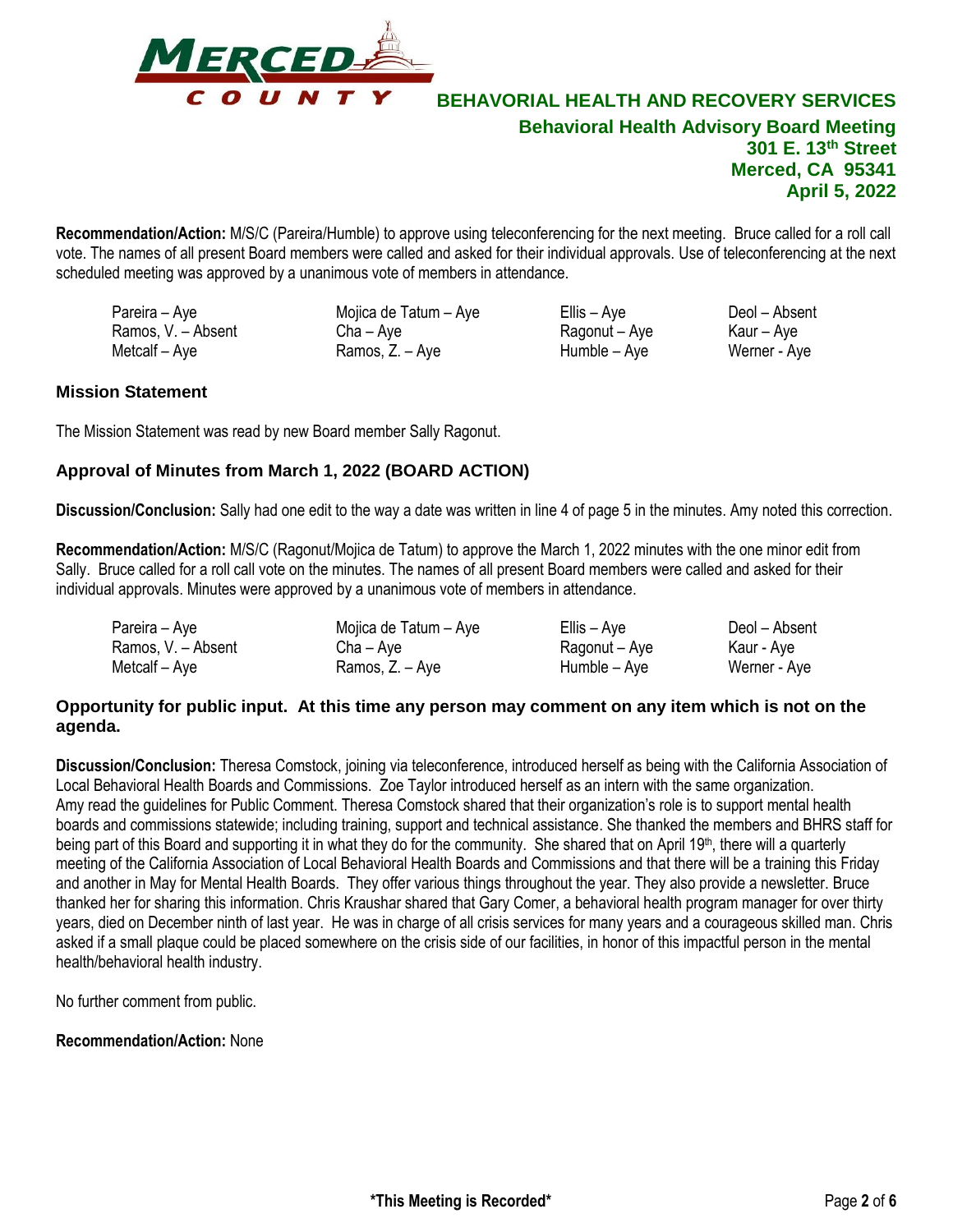

## **Director's Report**

- **A. Student Resiliency Center**
- **B. SUD and MH EQRO Updates**

**Discussion/Conclusion:** Genevieve shared that we do already have a reimbursement policy for reimbursing a board member for mileage. The current rate is fifty-eight cents per mile. We will bring the mileage form to future meetings for any member that wishes to claim mileage through this process. The mileage would be based from your home location to the address of the meeting, round trip. **A.**  Genevieve said that two BOS meetings ago the BOS approved BHRS accepting the grant award we received in conjunction with Merced County Office of Education, for a Student Resiliency Center. The whole design is a preventative program meant to build up the resiliency of students and families in our area who are experiencing social and emotional delays and trauma due to COVID. In addition to the grant, it will also be a MHSA program. MCOE is requesting to purchase a building owned by the City of Merced at the City Council meeting tonight. It will be done in phases and be a campus where we can be co-located. Genevieve thanked the Board of Supervisors for their approval and this Board for their input to that Board. BHRS will be doing a piloted mobile clinic out that would service Hilmar, Gusitne, Stevinson, and Livingston. They are also talking to Atwater and Los Banos elementary schools about a mobile clinic for their areas. BHRS is excited about this four-year grant and believe they can make it sustainable beyond that as well. They are looking forward to partnering with MCOE and using ACEs in this new environment. They hope for a fully complete and functioning center by the end of next school year. It will be all Kindergarten through grade twelve students, maybe with some mobile work at UC Merced for college student level. It will be a community learning center on resiliency for the life-long learning of anyone who is deemed a student of sorts. Zachery asked what the timing would be for the mobile clinic to its communities. Genevieve said BHRS has been in conversation with school superintendents about when and how much they want the mobile clinic in their locations. The mobile clinic will have a Mental Health Clinician, a Peer Support Specialist and an AOD Counselor. It will also have a Nurse Practitioner who can additionally do telehealth from the mobile site. The contact at BHRS on this project is Veronica Gallacher, the Director of Children's System of Care. Lloyd asked if they have spoken to Delhi about this project, as they have a new superintendent. Genevieve said she would look into that question. **B.** Genevieve reported on the recent External Quality Review (EQRO) audits in the SUD (January) and MH (March) areas of BHRS. The draft report has been received on the SUD audit. It includes suggestions for improvements; such as streamlining of SUD workplans, expanding a newsletter to all schools and not just those in our programming, and expanding our telehealth processes in our substance abuse programming. Suggestions related to their strengths highlighted that BHRS is starting to break down the silos within its own department and integrating more SUD into the MH programming and doing joint conversations in meetings. They also complimented on how BHRS is doing groups during COVID. In addition, they indicated that BHRS is becoming more up to date on data tracking in SUD. The biggest suggestion they had was a request that we hire more staff and they asked that we become more creative in hiring, recruitment and retention. On the MH side, they have not received a report yet, but during the exit interview they highlighted that BHRS is very thorough in their documentation, which they were not a few years ago. They noted that BHRS has expanded some of its work with religious groups. BHRS has started writing MOUs with churches and a variety of other organizations to really tap into our underserved who go to church and seek support there. In addition, they liked that BHRS, HSA, and community providers like GLOM have started doing outreach events together. They appreciated the BHRS co-location at the Navigation Center as well. They did also note on the MH side that they want BHRS to be creative in its hiring, recruiting and retention of staff and become more competitive. Genevieve shared that BHRS has launched a robust internship program to grow our own team in a creative way. This includes working with the Workforce Development department on Transitional Aged Youth who might eventually want to become Peer Supports or Mental Health Workers. BHRS is working to be much more creative. The formal report for SUD should be posted in a few weeks and the one for MH should be available around September. Genevieve asked for any questions. Sally asked if the Workforce Education and Training that was part of MHSA is still part of MHSA and if the internship program Genevieve described would fall under that in MHSA. Genevieve said that BHRS has used some Workforce program dollars to hire a Program Manager specifically for workforce development. She will supply program administrative support and oversee all of the clinical groups and supervision of the field placement students and interns. That way there is clinical oversight for Workforce Development. Zachery had a comment about recently being appointed to California School Boards Association Delegate Assembly to work with Merced County school boards. One of the things he wants to work on is trying to get the boards more aware of what is available for mental health services to all grades and ages. Bruce asked if Peers are a piece of staffing in this school focus. It's written into BHRS next FY for training dollars to help educate and promote all classifications to build the organization all the way through, including Peer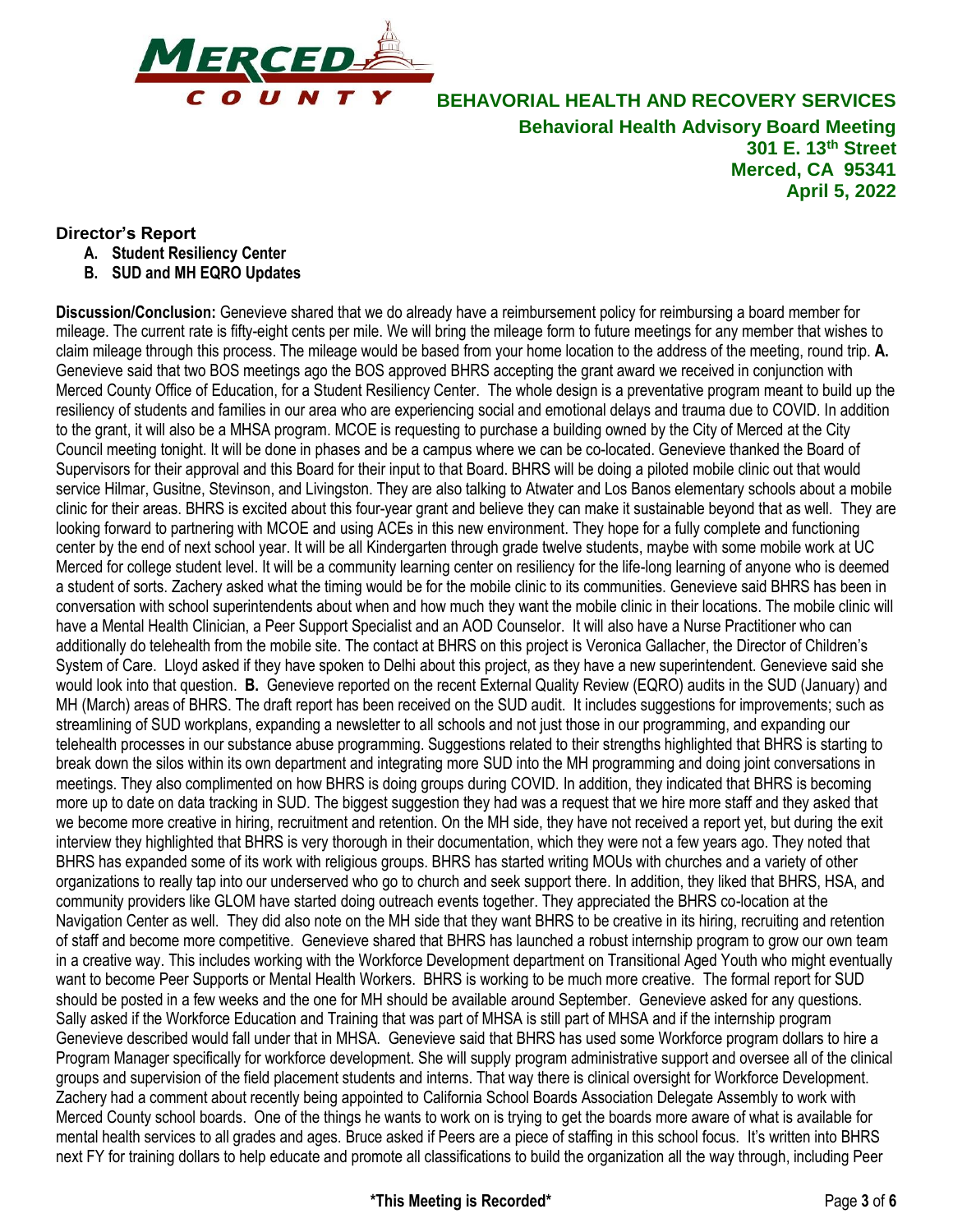

positions. Bruce said the Rescue Mission received grant money to train Peer Support Specialists. He and Genevieve will have an offline conversation about collaborative efforts.

**Recommendation/Action:** Information only.

## **Chair's Report**

- **A. BHAB Project Request for BHRS in FY 2022/23**
- **B. Public Hearing – Annual MHSA Update**

**Discussion/Conclusion: A.** Bruce stated that the board members need to select a new project to have BHRS do for this Board in the new FY 22/23. He thanked Chris Kraushar for her work on the Through the Eyes of the Client for the last two fiscal years and asked that Board members give some thought to a new project and bring their ideas to the next meeting. Sally said that the survey process they used last year was helpful in making a final selection from the full list of ideas. Genevieve explained that there is a Welfare Institution Code (WIC) connected to advisory boards that says boards will bring a recommendation to the Behavioral Health Director on something that their department can do to support the BHAB and the community. It also says that if the Board's recommendation is not within the ability of the department, the Director must do a formal written review of it and give you back a formal response as to why it cannot be done. Bruce asked that Amy send something out to members after the meeting that will give them a reminder and some guidance on what kinds of things they might consider thinking about when coming up with ideas for projects. **B.** Bruce expressed that the MHSA group has requested a public hearing in May to present the annual MHSA Update. For that reason, the Board's May third agenda will be brief and, after a short break, the public hearing will take place.

**Recommendation/Action:** Information only

## **Training/Presentation – ACEs**

**Discussion/Conclusion:** BHRS' MHSA Coordinator, Sharon Jones, presented on the Adverse Childhood Experiences (ACEs) program. ACEs was developed from a nineteen eighty-eight study of seventeen thousand adults. ACEs is a screening process that looks for events in childhood that have caused toxic stress impact, which cause lifelong health effects if not recognized early or left untreated. Two thirds of people in the United States have had an ACE in their life time. ACE categories are physical, emotional, sexual abuse or neglect or household challenges like poor caregiver situations. Sixty-two percent of all Californians have had one ACE, sixteen percent have had four or more. ACEs affects all parts of populations and communities, crossing lines. However, some populations are affected disproportionately. We must also understand that historical racism can affect how patients relate to health care clinical teams, as well as other organizations in the community. There are different types of stress; such as tolerable or positive stress. It is toxic stress that is the worst. It is stress in high doses. Sharon went over various ACE associated health conditions and chronic diseases. The goal is to become more aware and promote integrated efforts to heal and gain strength and resiliency. The ability to bounce back from setbacks in our lives helps prevent us from having long-term effects on the body. It's important to have buffering agents around us, like supportive relationships, good quality sleep, balanced nutrition, physical activity, mindfulness, and experiencing nature. Trauma informed care is important. Knowledge and policies create that framework. Sally commented that they have an ACE group in her church, giving faith-based support. Bruce said Dave Lockridge began ACE Overcomers which they use at the Rescue Mission. About 100% of the Rescue Mission clients have multiple ACEs items. Bruce requested that a copy of Sharon's presentation be sent to the Board members.

**Recommendation/Action:** Information only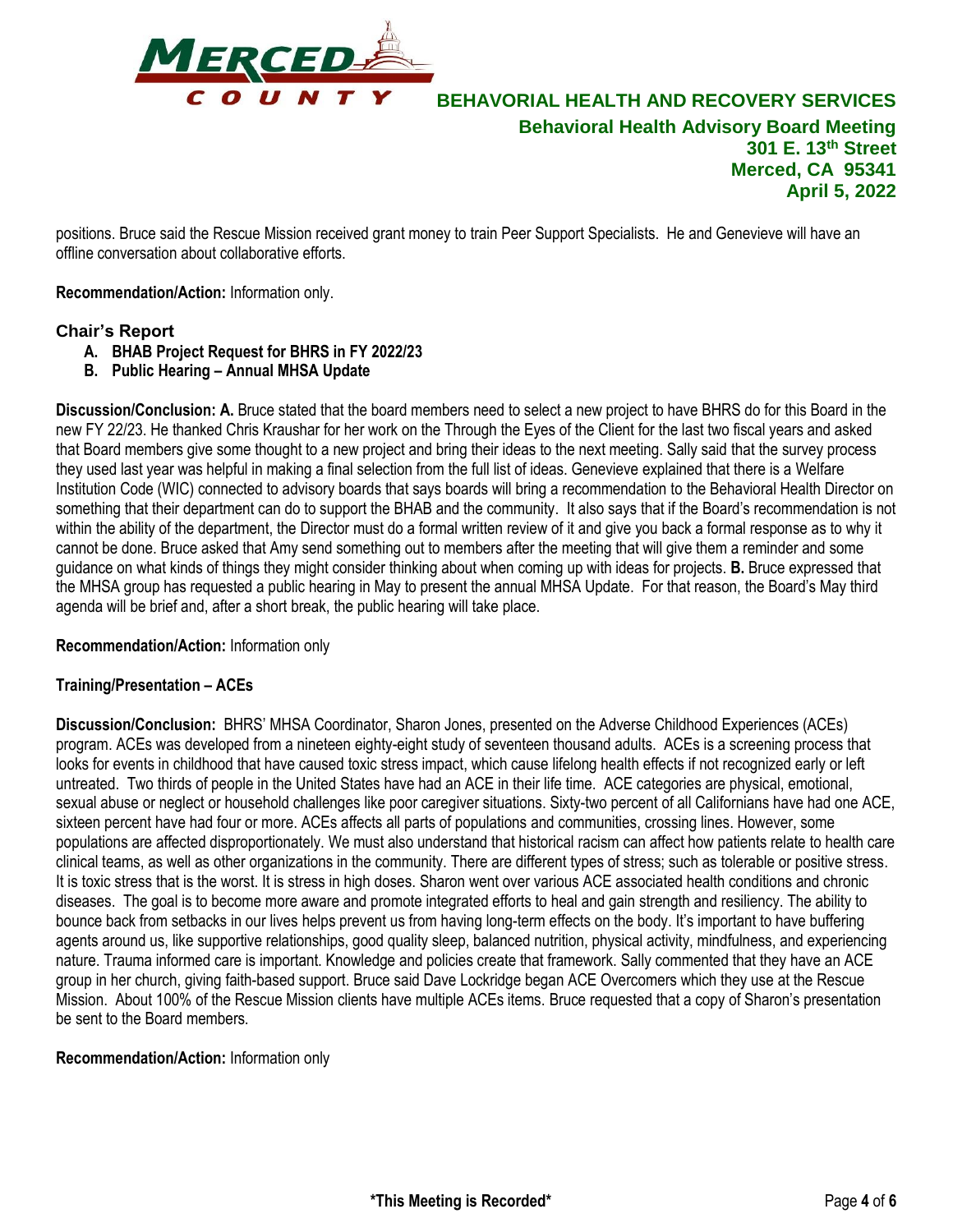

## **Committee Reports**

- **A. Substance Use Disorder (SUD)**
- **B. Executive/By-Laws/Planning**
- **C. Membership Committee**
- **D. Board Development (New Membership Orientation and Onboarding)**
- **E. Liaison to the Quality Improvement Committee (QIC)**
- **F. Liaison to the Mental Health Services Act (MHSA) Ongoing Planning Council**
- **G. Other Board Member Reports**

**Discussion/Conclusion: A.** No report. **B.** Bruce reminded everyone that projects ideas will be discussed at the next meeting. He also shared that the Board will be considering training requests for the new year and that Ethics training will be offered in the Fall through the County, but may be taken online. The Ethics training is required every two years. Amy can get you a link. **C.** Mary shared that the recent Board applicant has withdrawn his application. **D.** Sally shared that the new Board member onboarding session is scheduled for April fourteenth. **E.** No report. **F.** No report – Vacant. **G.** None.

**Recommendation/Action:** Information only

## **Ad-Hoc Committee Reports**

- **A. Annual Report**
- **B. Nominating Committee**

**Discussion/Conclusion: A.** Sally said she will be meeting with Amy soon to go over edits for the report and reminded members to submit any new or updated bio information to Amy. **B.** Zachery asked that all members be aware of vacancies in their districts for this Board and speak out in the community about participation. He also asked all members to consider participating in a more involved role as a BHAB Officer, sharing his positive experience as Secretary this fiscal year.

**Recommendation/Action:** Information only

## **Announcements**

.

**Discussion/Conclusion:** Bruce reminded everyone about the Grand Opening of the rescue mission's new campus on April twenty second at ten a.m. Vicki told the group that they can deduct the mileage on their taxes as well. Lloyd shared that the Valley Crisis Center is doing a Human Trafficking Awareness workshop on April eighth from six p.m. to eight p.m. at Bear Creek Community Church. You can register on their website or Facebook page. Genevieve shared that the Board of Supervisors are doing Town Hall meetings in order to give information to the community. Genevieve is one of the people fielding questions at the Town Halls. Please encourage your friends to participate. Supervisor McDaniel's is tomorrow evening and one will be held every week in April. Information is available on the County website or Facebook page. Lloyd shared that his is on April thirteenth. Vicki shared that June 4<sup>th</sup> is the Hilmar Dairy Festival and it is free to have a booth at that event.

**Recommendation/Action:** Information only

## **Future Agenda Items / Possible Action Items**

**Discussion/Conclusion:** Bruce reminded the Board that upcoming items are project recommendations, committee appointments, board officer nominations, training for the new fiscal year, and an update from Chris Kraushar. Sally expressed that she would like to have a presentation on project HomeKey. Genevieve confirmed that John Ceccoli will present on that subject at the May meeting.